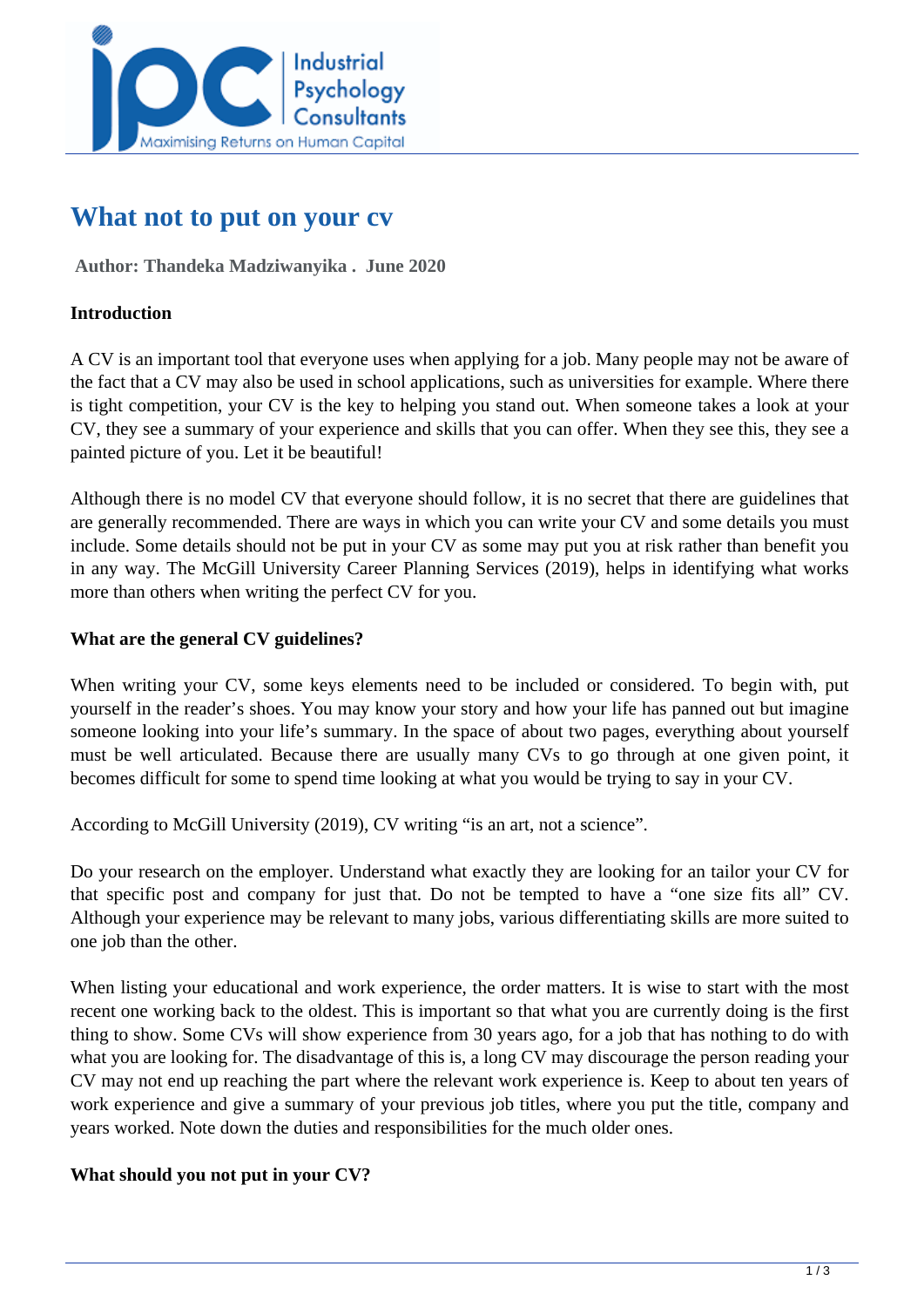

An author, Smith, with The Undercover Recruiter (2020), has outlined some key things that you should never include in your CV. Below are some of the points with an explanation as to why this is advised

- Including unnecessary personal information Before people master the art of writing CVs, many believe that everything about ourselves must be noted down on the document. As much as you need to give the recruiter a good picture of yourself, remember that some pieces of information may work against you. An example is including your religious views in your CV. This is not necessary and may at time jeopardise your chances of getting the post. As much as employers, school counsellors and other deciding bodies aim to be objective and neutral, there may be someone who may include their personal beliefs in how determining the way forward. The same applies to include information about your gender or age. If you are qualified for the job, you should be able to go forward based on your skills and experiences. Unless a certain a position only needs a type of person then you may include it but ensure you know that it is not for invalid discrimination purposes.
- Your physical address It is not the best idea to add your physical address onto your CV. As much as your CV is intended to fall into the correct hands, you may never know who is likely to end up with this piece of information about you. For security purposes, it is advised to only include the area or city to live in but never pinpoint exactly where you live.
- Length of your CV During our school years, we are taught how to write concisely and straight to the point. This is the same when writing out your CV. Making it too lengthy may tire the people going through it and naturally, may feel like putting it away and moving onto the next. Think back to when you made presentations at your work or in university. What is a major point to you were taught to take away with you? The content on your slides, yes? Yes. Presenting some work to people with hundreds of lines and sentencing may distract your audience and bore them into focusing on other things that have nothing to do with what you are presenting. In this case, the person going through your article is your audience. Present a reasonable CV in length, with just the information they need. By going on about unnecessary things may distract them and make it easy for them to think of other things you may have included, causing them to scrutinise it even more.
- Poor Grammar Although this may not necessarily have much to do with the actual post you are applying for, always bear in mind that reading something that is not written correctly can be tedious and extremely frustrating. The Guardian (2009), highlighted the costs of bad grammar in a CV. In a survey published in 2009, it was noted that many CVs with bad grammar are received from individuals aged  $21 - 25$ . Many of these CVs are prone to making the same mistakes as someone who did not go on to university. This does not mean that because you are in this age range, your CV will be scrutinised even more. It is just something to look out more for. At the same time, no matter what age group you are in, you may be well over 40, ensure that your CV is correctly written. Ensure that you have Grammarly on your desktop. This tool is very useful in checking the quality of your writing. Over time, with the suggestions you often receive, your writing improves as you start using some words and phrases instead of others.
- Improper email addresses The email address you put on your CV matters! Many of us created our first email at a very young age. It is not surprising that you may see some emails like "cupacke@email.com". For a young person, that is alright and very understandable but at some point, we all have to grow out of the things we did when we were young. If you see that your